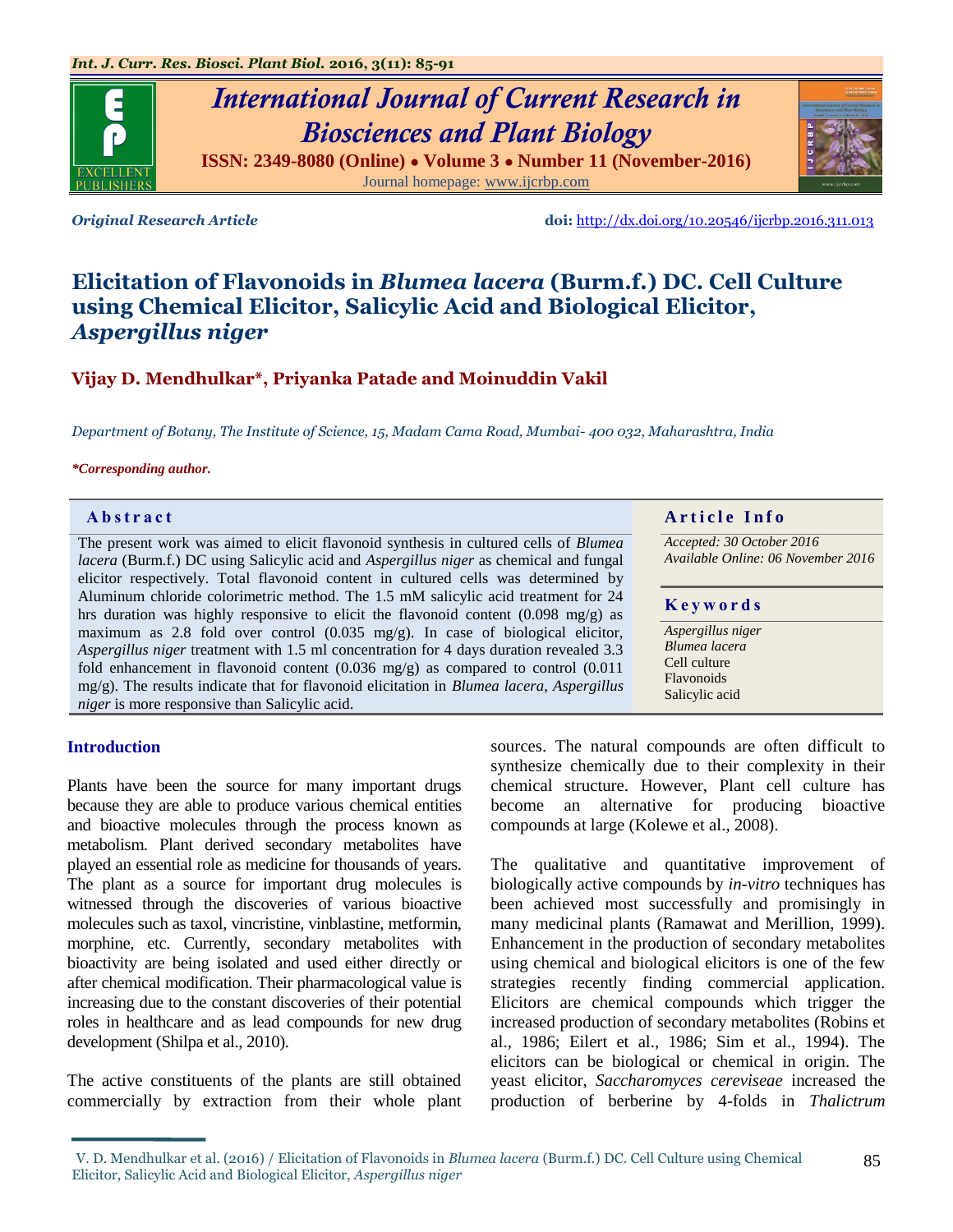## *Int. J. Curr. Res. Biosci. Plant Biol.* **2016, 3(11): 85-91**

*rugosum*. Rajendran et al. (1994) observed 3-fold elicitation of anthocyanin by *Aspergillus flavus* mycelial extract in cultured cells of *Daucus carota*. Kang et al. (2006) studied the effect of the elicitor salicylic acid (SA) on the production of bilobalide, ginkgolide A (GA), and ginkgolide B (GB) in cell suspension cultures of *Ginkgo biloba*. Buitelaar et al. (1992) reported 85% increase in thiophene production with *Aspergillus niger* elicitor whereas it was 55% with *Penicillium expansum* elicitor in the hairy roots of *Tagetes patula*. Cell suspension cultures of *Taxus chinensis*, treated with 20, 40 and 100 mg /L *Aspergillus niger* elicitor showed 5, 8 and 3-fold increase in taxol production than that of the control (Lan et al., 2003).

*Blumea lacera* (Burm.f.) DC*.* is a medicinal plant with strong odour of terpentine and it belongs to Asterceae family. In Ayurveda, *Blumea lacera* is described as anthelmintic, liver tonic, expectorant, thermogenic, antiinflammatory, ophthalmic, digestive, antipyretic and memory enhancer (Warrier et al., 1996). The plant is astringent, diuretic and useful in catarrhal affections (Quisumbing, 1998). Essential oil has analgesic, hypothermic, tranquillizing and antimicrobial activity (Dixit and Verma, 1976; Bharnagar et al., 1977).

Campestrol, triterpenoid and prenylated phenol glycosides are the main active constituents of *B. lacera* (Pal et al., 1972; Agarwal et al., 1995). The other important constituents are flavonoids (Rao et al., 1997), monoterpene glycoside (Ragasa et al., 2007). The essential oil of the plant include β-caryophyllene, thymol hydroquinone dimethyl ether, caryophyllene oxide, αhumulene and E-β-farnesene (Laakso,1989) and coniferal alcohol derivative (Bohlmann and Zdero, 1969).

Owing to the medicinal properties of *Blumea lacera* and encouraging reports of elicitation, the present study conducted to enhance the synthesis of campesterol using Salicylic acid and *Aspergillus niger* as chemical and fungal elicitors in cultured cells of *Blumea lacera*.

## **Materials and methods**

## **Cell culture**

The leaves collected from Vasai fort, Maharashtra were used as explants for callus induction on MS medium supplemented with 2,4-D:BAP (1.0:0.5 mg/l). After obtaining fragile callus, 2 g of callus was inoculated into tissue culture bottle containing 50 ml MS medium with same medium composition except agar. The cultures

were placed on a shaker with 120 rpm and at 25°C under complete darkness.

## **Preparation of chemical elicitor- Salicylic acid**

100 mg of Salicylic acid was dissolved in 10 ml. The solution was autoclaved at 15 lbs for 20 min before use. 0.05 mM, 0.5 mM and 1.5 mM concentrations of Salicylic acid were added to cell suspension culture for 24, 48 and 72 hrs. The treatment was administered on day 21 of cell suspension culture and these cultures were incubated at  $25\pm2\degree C$  in gyratory shaker (120 rpm) under dark condition.

## **Preparation of fungal elicitor-** *Aspergillus niger*

*Aspergillus niger* culture was obtained from Institute of Microbial technology, Chandigarh. *Aspergillus niger*  cultures grown in 250 ml flasks containing 100 ml of Czapekdox broth were harvested after three weeks. The fungal cultures were autoclaved along with the media at 15 psi for 20 min. After autoclaving, the fungal mycelial mat was washed several times with distilled water and allowed to dry in hot air oven at  $40^{\circ}$ C. The dried mycelium mat was powdered using mortar and pestle and used as DCP (Dry Cell Powder). 2 g of DCP was boiled in 200 ml distilled water (pH 2) for 45 min. After boiling the pH was adjusted to 5 with 1 N NaOH and the volume was adjusted to 200 ml with D.W. This solution was autoclaved at 15 psi for 20 min. before use. 1 ml, 1.5 ml and 2 ml of this fungal elicitor were added to *B. lacera* cell suspension culture separately. 1ml, 1.5 ml and 2 ml of concentration contained to 9.8 mg, 14.7 mg and 19.66 mg of fungal polysaccharide l-1 respectively. The concentrations of total carbohydrate content in fungal homogenate were determined by the phenol-sulphuric acid assay using glucose as the standard. Each of the fungal concentrations was subjected for the treatment duration of 4 days, 7 days and 10 days. The treatment was administered on day 21 of cell suspension culture.

## **Extraction and preparation of samples**

After the treatment of elicitors, the cells were filtered and washed several times with distilled water. The filtered cells were dried in oven at  $40^{\circ}$ C and powdered using mortar and pestle.100 mg of powdered sample was sonicated in 2 ml methanol using 2 mm probe for 10 min with pulse rate operating at 10 sec on and 2 sec off, amplitude 20% using SONICS Vibra Cell (VCX 130) instrument. The extract was centrifuged at 5000 rpm for 5 min. the supernatant was transferred into 2 ml vials. This extract was used for

V. D. Mendhulkar et al. (2016) / Elicitation of Flavonoids in *Blumea lacera* (Burm.f.) DC. Cell Culture using Chemical Elicitor, Salicylic Acid and Biological Elicitor, *Aspergillus niger*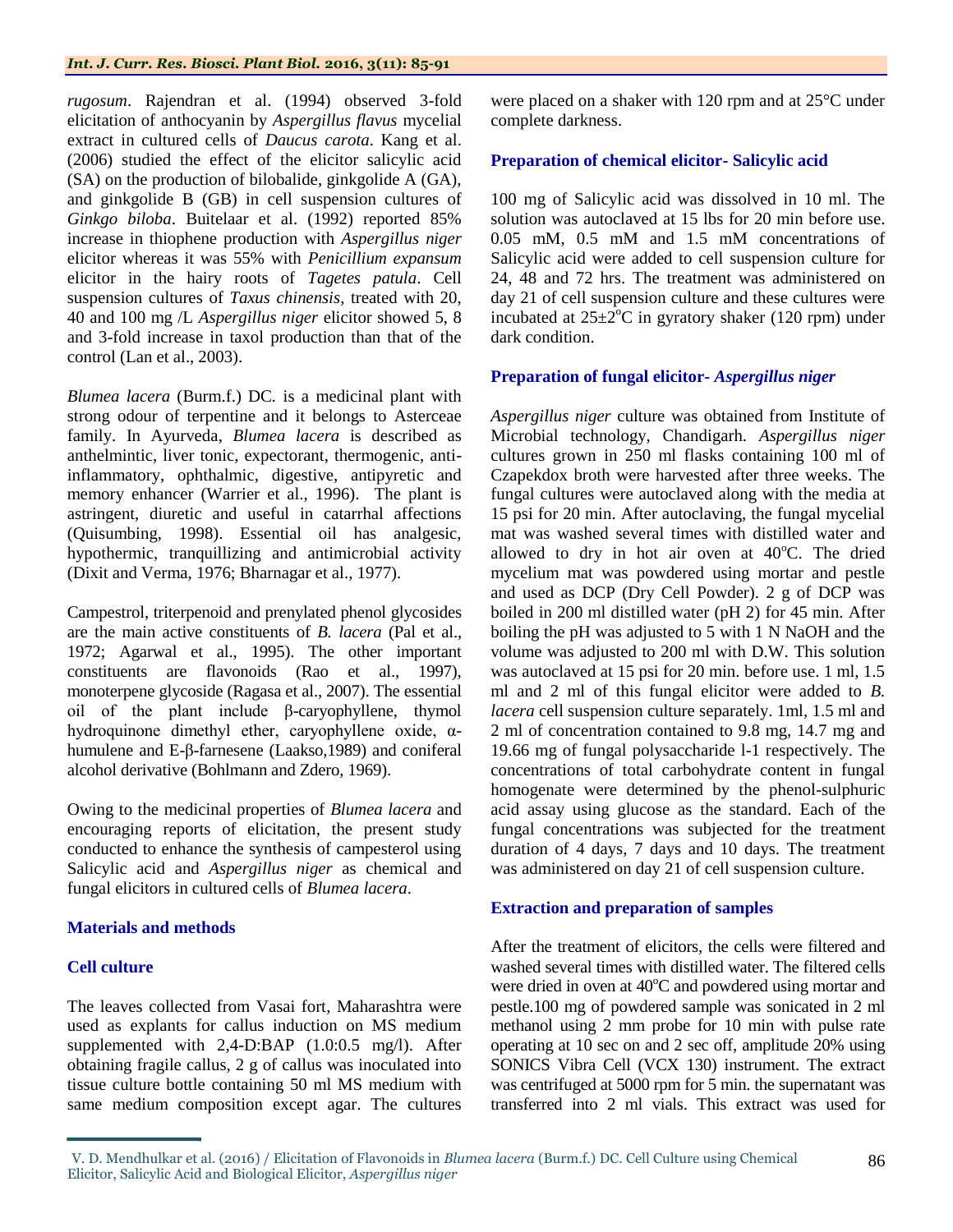identification and quantification of flavonoids by TLC and UV-Vis spectrophotometer respectively.

## **Detection and quantification of total flavonoid content**

Flavonoids in treated cultures were detected by High Performance Thin Layer Chromatography (HPTLC) and for quantification of total flavonoid content Aluminium Chloride Colorimetric method was using UV- Vis Spectrophotometer.

## **High Performance Thin layer chromatography (HPTLC)**

For HPTLC, aluminium-backed precoated silica gel 60 F254 TLC plate (0.2 mm thickness, E. Merck) was used. 10 μl of sample was loaded as 8 mm wide bands by Linomat IV Camag (Switzerland) sample applicator fitted with a 100 μl syringe (Hamilton, Bonaduz make, Switzerland). Ethyl acetate: formic acid: acetic acid: water (13.42:1.47:1.47:3.62) was used as mobile phase. After running the mobile phase, plates were heated for 10 minutes and sprayed with ethanolic Polyethylene glycol (4000 MW). The plate was screened under UV light with a wavelength of 365 nm (Males et al., 2006). Yellow coloured bands of flavonoids appeared on the TLC plate.

## **Estimation of total flavonoids**

The total flavonoids content in treated samples was determined using the aluminum chloride colorimetric method (Chang et al., 2002). Quercetin (Sigma-Aldrich) was used as reference standard.

## **Results**

Flavonoid were detected as yellow coloured bands on TLC plates after derivatization with 5% ethanolic Polyethylene Glycol (Fig.1). Quantification of total flavonoid content was done on UV- Vis spectrophotometer using Aluminium Chloride Colorimetric method. Standard quercetin was used as reference standard (Table 1; Fig. 2).



**Fig. 1:** HPTLC chromatogram showing flavonoids as yellow band (arrow mark).

**Table 1.** Absorbance reading against quercetin concentration.

| Quercetin $(\mu g)$ | <b>Optical density</b> (at 415 nm) |
|---------------------|------------------------------------|
| 12.5                | 0.0732                             |
| 25                  | 0.1564                             |
| 50                  | 0.2432                             |
| 75                  | 0.3382                             |
| 100                 | 0.4243                             |
| 125                 | 0.5242                             |



## **Salicylic acid mediated elicitation for flavonoid content**

The studied concentrations of salicylic acid i.e. 0.05 mM, 0.5 mM and 1.5 mM for 24 hrs treatment showed  $0.054\pm$ 0.013 mg/g,  $0.093 \pm 0.008$  mg/g and  $0.098 \pm 0.011$  mg/g of total flavonoid content respectively in context to 0.035±0.007 mg/g in control. Comparatively high amount of flavonoid content was observed in 1.5 mM SA treatment.

The treatment with 0.05mM and 1.5mM SA for 48 hrs duration showed  $0.063 \pm 0.009$  and  $0.042 \pm 0.008$  mg/g amount of flavonoid content which was slightly more to control  $(0.033\pm0.015)$ . Whereas, lowest quantity of content for 48 hrs was observed in 0.5mM SA  $(0.019 \pm$ 0.006 mg/g). Higher amount of total flavonoid content  $(0.063 \pm 0.009 \text{ mg/g})$  was observed in 0.05mM SA.

Total flavonoid content was  $0.028 \pm 0.012$  mg/g in 0.05mM, 0.024 $\pm$  0.010 mg/g in 0.5mM and 0.025 $\pm$  0.014 mg/g in 1.5mM SA concentrations for 72 hrs treatment whereas in control it was  $0.010 \pm 0.006$  mg/g. The lowest concentration of salicylic acid i.e. 0.05mM indicates comparatively high content of total flavonoid content in this treatment duration (Table 2; Fig.3).

V. D. Mendhulkar et al. (2016) / Elicitation of Flavonoids in *Blumea lacera* (Burm.f.) DC. Cell Culture using Chemical Elicitor, Salicylic Acid and Biological Elicitor, *Aspergillus niger*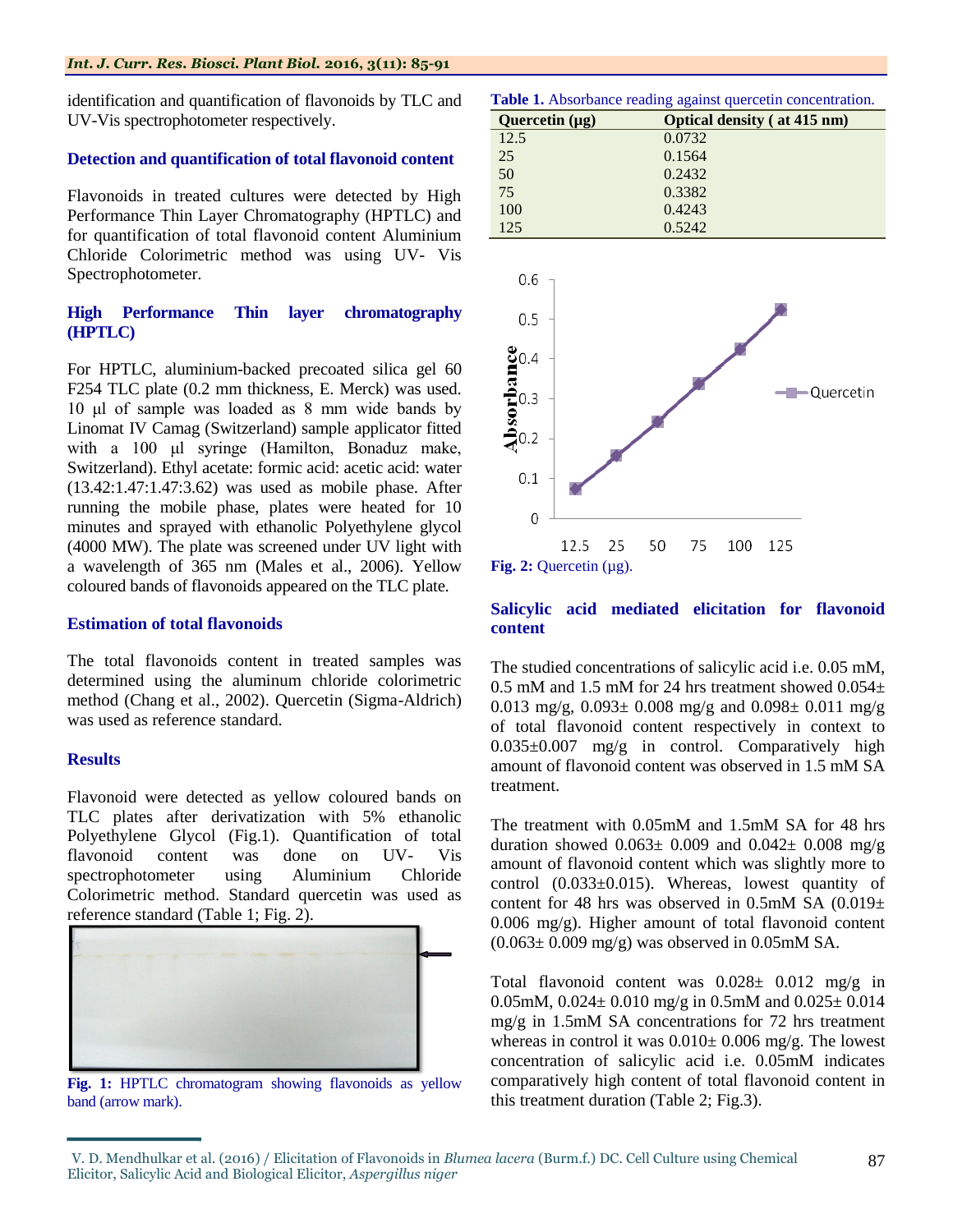| <b>Elicitor</b> | <b>Treatment</b><br>duration | <b>Concentrations</b> | <b>Total flavonoid</b><br>content $(mg/g)$ |
|-----------------|------------------------------|-----------------------|--------------------------------------------|
| Salicylic acid  | $24$ hrs                     | Control               | $0.035 \pm 0.007$                          |
|                 |                              | $0.05$ mM             | $0.054 \pm 0.013$                          |
|                 |                              | $0.50 \text{ mM}$     | $0.093 \pm 0.008$                          |
|                 |                              | $1.50 \text{ mM}$     | $0.098 \pm 0.011$                          |
|                 | 48 hrs                       | Control               | $0.033 \pm 0.015$                          |
|                 |                              | $0.05$ mM             | $0.063 \pm 0.009$                          |
|                 |                              | 0.50 <sub>m</sub> M   | $0.019 \pm 0.006$                          |
|                 |                              | 1.50 <sub>m</sub> M   | $0.042 \pm 0.008$                          |
|                 | $72$ hrs                     | Control               | $0.010 \pm 0.006$                          |
|                 |                              | $0.05 \text{ mM}$     | $0.028 \pm 0.012$                          |
|                 |                              | $0.50 \text{ mM}$     | $0.024 \pm 0.010$                          |
|                 |                              | $1.50 \text{ mM}$     | $0.025 \pm 0.014$                          |

**Table 2.** Total flavonoid content in *Blumea lacera* cell suspension cultures treated with chemical elicitors.



**Fig. 3:** Effect of salicylic acid on flavonoids synthesis in *Blumea lacera* cell culture.

The treatment duration has a great impact on induction of quantitative variation in the content of metabolites as equal to the concentration of elicitor. In the present experiment, 24 hrs treatment showed good amount of total flavonoid content. The maximum fold enhancement in this treatment was 2.8 compared to control. 48 hrs treatment duration showed 1.9 fold increase whereas it was again 2.8 fold in 72 hrs treatment duration with respect to control.

It was observed that for lowest treatment duration (24 hrs) the highest concentration of SA (1.5mM) and for highest treatment duration (72 hrs) lowest concentration (0.05mM) was most favourable. Results obtained in present investigation indicated that, 1.5mM salicylic acid treatment for 24 hrs duration was the best suitable treatment for the elicitation of total flavonoid content in *Blumea lacera* cell suspension culture. However, amount of total flavonoid content  $(0.098 \pm 0.011 \text{ mg/g})$  observed in this treatment was less than *in vivo* grown plant extract  $(0.154 \pm 0.022 \text{ mg/g}).$ 

## *Aspergillus niger* **mediated elicitation for flavonoid content**

*Aspergillus niger* elicitor prepared from fungal mycelium was used in three different concentrations (1 ml, 1.5 ml and 2 ml). Each concentration was subjected for 4 days, 7 days and 10 days treatment duration. 1 ml, 1.5 ml and 2 ml of *Aspergillus niger* elicitor for 4 days treatment duration showed  $0.017 \pm 0.008$ ,  $0.036 \pm 0.010$  and  $0.031 \pm 0.031$ 0.007 mg/g flavonoid content, respectively. The control sample indicates  $0.011 \pm 0.009$  mg/g flavonoid content.

Highest quantity of flavonoids was recorded in 1.5 ml concentration treatment. For 7 days treatment duration, 0.034± 0.020 and 0.029± 0.017 mg/g of flavonoid content was observed in 1.5 ml and 2 ml concentration respectively compared to  $0.024 \pm 0.012$  mg/g in control. However the flavonoid quantity in 1 ml concentration treatment  $(0.013 \pm 0.008 \text{ mg/g})$  indicates low estimate compared to control. Total flavonoid content in all the three studied concentration for 10 days was  $0.017\pm$ 0.012, 0.046 $\pm$  0.008 and 0.050 $\pm$  0.012 mg/g respectively. Total flavonoid content in control for this treatment (10 days) was  $0.021 \pm 0.015$  mg/g. The 1 ml concentration treatment repeats its status of low estimate for flavonoid content compared to control similar to 7 days treatment (Table 3; Fig. 4).

| <b>Table 3.</b> Total flavonoid content in <i>Blumea lacera</i> cell |  |
|----------------------------------------------------------------------|--|
| suspension cultures treated with fungal elicitors.                   |  |

| <b>Elicitors</b>  | <b>Treatment</b><br>duration | <b>Concentrations</b> | <b>Total flavonoid</b><br>content $(mg/g)$ |
|-------------------|------------------------------|-----------------------|--------------------------------------------|
| Aspergillus niger | 4 days                       | Control               | $0.011 \pm 0.009$                          |
|                   |                              | $1 \text{ ml}$        | $0.017 \pm 0.008$                          |
|                   |                              | $1.5$ ml              | $0.036 \pm 0.010$                          |
|                   |                              | $2 \text{ ml}$        | $0.031 \pm 0.007$                          |
|                   | 7 days                       | Control               | $0.024 \pm 0.012$                          |
|                   |                              | $1 \text{ ml}$        | $0.013 \pm 0.008$                          |
|                   |                              | $1.5$ ml              | $0.034 \pm 0.020$                          |
|                   |                              | $2 \text{ ml}$        | $0.029 \pm 0.017$                          |
|                   | 10 days                      | Control               | $0.021 \pm 0.015$                          |
|                   |                              | $1 \text{ ml}$        | $0.017 \pm 0.012$                          |
|                   |                              | $1.5$ ml              | $0.046 \pm 0.008$                          |
|                   |                              | $2 \text{ ml}$        | $0.050 \pm 0.012$                          |

V. D. Mendhulkar et al. (2016) / Elicitation of Flavonoids in *Blumea lacera* (Burm.f.) DC. Cell Culture using Chemical Elicitor, Salicylic Acid and Biological Elicitor, *Aspergillus niger*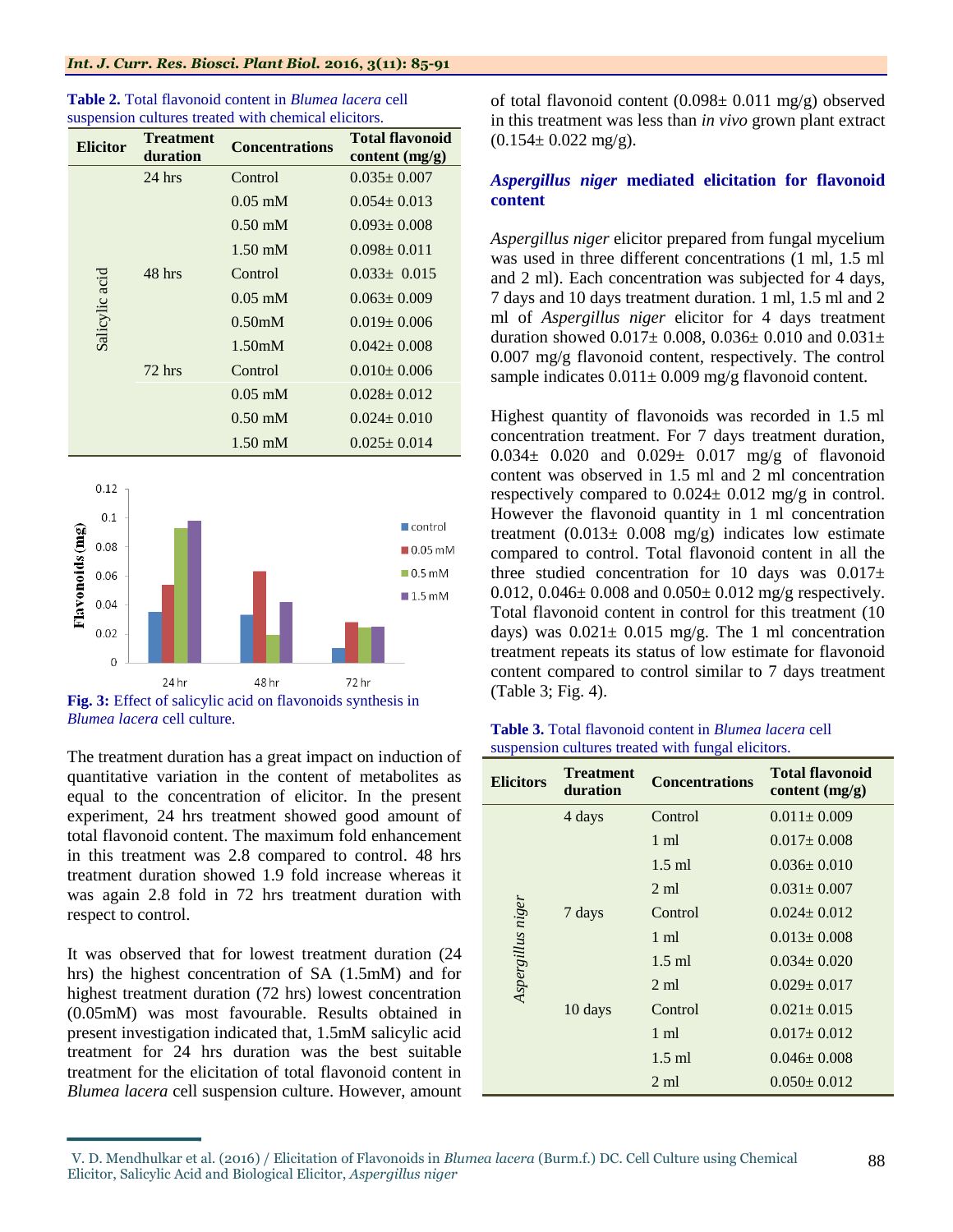

The treatment duration used for the administration of elicitation with biological agents were of long hour compared to that of chemical agents. The interaction of eliciting causal factor of biological origin with synthesis pathway of metabolites might require adequately more period. However, it effectively elicits the metabolite content and it is justified by the published reports and by the results obtained in the present work. The treatment duration of 4 days indicate 3.3 fold improvement (for 1.5 ml concentration), 7 days treatment shows 1.4 fold (for 1.5 ml concentration) and 10 days treatment revealed 2.4 fold (for 2 ml concentration) enhancement in flavonoid estimate. Results obtained indicates moderate duration treatment (i.e. 4 days treatment) with 1.5 ml concentration of *Aspergillus niger* elicitor dose as a most favored treatment that yields 3.3 fold in the content of flavonoid over control.

## **Discussion**

Salicylic acid and *Aspergillus niger* elicitor have been reported to enhance the synthesis of metabolic compounds by many workers. Salicylic acid induces gene expression related to biosynthesis of secondary metabolites in plants (Taguchi et al., 2001). Pitta-Alvarez et al. (2000) treated hairy root cultures of *Brugmansia candida* with 0.01 mM, 0.10, and 1.00 mM salicylic acid for 24, 48, and 72 hrs to produce the tropane alkaloids scopolamine and hyoscyamine. Accumulation of both alkaloids in the roots was enhanced after 24 hrs, particularly with the highest and lowest concentrations of Salicylic acid. Salicylic acid (0.05 mM) with 24 hrs treatment duration showed 1.39 fold increment in total flavonoid content (1.72 mg/g) and 18.5 fold increment in andrographolide content (37.0  $\mu$ g/g) in cultured cells of *Andrographis paniculata* **(**Mendhulkar and Vakil, 2013a; Vakil and Mendhulkar, 2013a). The findings of

the present work are in accordance with the elicitation in *Ginkgo biloba*. The higher concentration of salicylic acid affects cell growth. In an attempt to increase productivity, Kang et al. (2006) studied the effect of the elicitor salicylic acid (SA) on the production of bilobalide, ginkgolide A (GA) and ginkgolide B (GB) in cell suspension cultures of *Ginkgo biloba*. When the cultures were treated with 1.0mM Salicylic acid, cell growth decreased to 38% of the control culture growth after 48 hrs of exposure. Treatment with exogenous SA also increased the production of bilobalide, GA, and GB and the release of these metabolites into the culture medium. Treatment with 0.1mM SA increased not only bilobalide content, but also GA and GB content. Baldi and Dixit, (2008) reported that acetyl salicylic acid (30 mg/L) significantly improved artemisinin production in cell cultures of *Artemisia annua* by 2.81 folds more over control. When hairy root cultures of *Azadirachta indica* were treated with 100 mM of salicylic acid, there was about 9-fold increase in azadirachtin production over the control cultures (Satdive et al., 2007).

The published reports illustrates that *Aspergillus niger* effectively elicit the metabolite content in various systems. In *Andrographis paniculata* cell culture, 2 ml of *Aspergillus niger* elicitor induced 1.39 fold enhancement in flavonoid content (3.37 mg/g) over the control (2.42 mg/g) when exposed for 4 days treatment duration. For andrographolide elicitation, 1.5 ml of *A. niger* extract for 10 days treatment duration showed 6.94 fold increase in andrographolide content (132 μg) over control (Mendhulkar and Vakil, 2013b; Vakil and Mendhulkar, 2013b). Ibrahim et al., (2007) added 2 ml of *Aspergillus niger* dry cell powder solutions with the concentration of 10 g/l in the suspension cultures of *Nerium oleander*  after different culturing periods of 4, 8, 12, 20, 25 and 30 days old cultures. The oleandrin yield reached a maximum of 3.164 mg/l in 25-days upon employing *Aspergillus niger* elicitors. It was 8.8-fold higher than that of control cultures which reached a maximum of 0.35 mg/l. Various doses of *Aspergillus niger* 0.5, 1, 1.5 and 2% (v/v) were added to the cell suspension cultures of *Plumbago rosea* to study the effect on plumbagin production (Komaraiah et al., 2002). Elicitors were added to 16-day-old cultures and harvested after 48 h of incubation. Maximum accumulation of plumbagin (16.56 mg/g DCW) was observed with 1.5%  $(v/v)$  elicitor dose which showed almost four-fold increase over control cells (4.31 mg/g DCW). Chakraborty and Chattopadhyay, (2008) studied the impact of *Aspergillus niger* on the stimulation of menthol production in the cell suspension culture of *Mentha piperita*. Autoclaved

V. D. Mendhulkar et al. (2016) / Elicitation of Flavonoids in *Blumea lacera* (Burm.f.) DC. Cell Culture using Chemical Elicitor, Salicylic Acid and Biological Elicitor, *Aspergillus niger*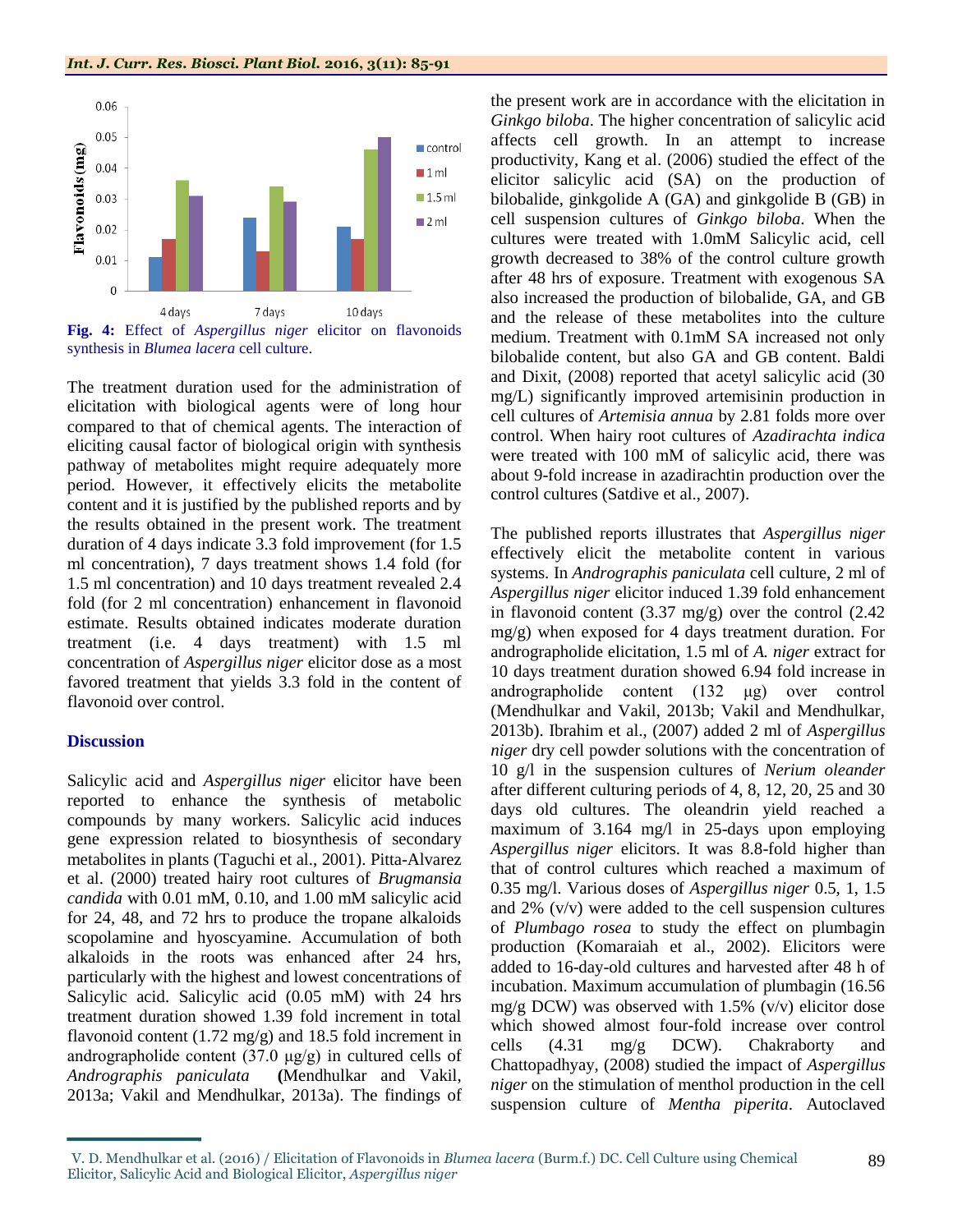#### *Int. J. Curr. Res. Biosci. Plant Biol.* **2016, 3(11): 85-91**

fungal crude extract of *Aspergillus niger* was added to the culture on the day 1 at the concentration of 50–150 mg/l and the culture was maintained for another 14 days. Addition of 100 mg l−1 fungal extract showed the optimum activity in terms of biomass and menthol production, yielding 20.4 g/l biomass and 140.8 mg/l menthol, respectively. Cell suspension cultures of *Taxus chinensis*, treated with 20, 40 and 100 mg/l *Aspergillus niger* elicitor showed 5, 8 and 3-fold increase in taxol production than that of the control (Lan et al., 2003).

#### **Conclusion**

The conducted research work reveals that highest concentration of salicylic acid (1.5mM) with lowest treatment duration (24 hrs) and lowest concentration (0.05mM) with highest treatment duration (72 hrs) was most favourable for elicitation of flavonoid. The 1.5 mM salicylic acid treatment for 24 hrs duration was highly responsive to elicit the flavonoid content as maximum as 2.8 fold over control. In case of biological elicitor, *Aspergillus niger* treatment with 1.5 ml concentration for 4 days duration revealed as maximum as 3.3 fold enhancement in flavonoid content. In present study, the elicitation of flavonoids may be attributed to the specificity of concentration, type of elicitor and treatment duration.

#### **Conflict of interest statement**

Authors declare that they have no conflict of interest.

#### **Acknowledgement**

The authors are thankful to the Director, The Institute of Science, Mumbai for providing the analytical facilities.

#### **References**

- Agarwal, R., Singh, R., Siddiqui, I.R., Singh, J., 1995. Triterpenoid and prenylated phenol glycosides from *Blumea lacera*. Phytochemistry. 38, 935-938.
- Baldi, A., Dixit, V.K., 2008. Enhanced artemisin in production by cell cultures of *Artemisia annua*. Curr. Trends Biotechnol. Pharm. 2(2), 341-348.
- Bharnagar, S., Dixit, V.K., Nigam, S.S., Verma, K.C., 1977. Antimicrobial activity of essential oils of leaves of *Blumea lacera* D.C. and *Blumea lanciniata* D.C. Indian J. Hosp. Pharm. XIV(L), 14-16.
- Bohlmann, F., Zdero, C., 1969. On a new coniferyl alcohol derivative from *Blumea lacera* D. Tetrahed. Lett. 2, 69-70.
- Buitelaar, R.M., Cesário, M.T., Tramper, J., 1992. Elicitation of thiophene production by hairy roots of *Tagetes patula*.

Enz. Microb. Technol. 14, 2-7.

- Chakraborty, A., Chattopadhyay, S., 2008. Stimulation of menthol production in *Mentha piperita* cell culture. In Vitro Cell. Dev. Biol. -Plant. 44, 518-524.
- Chang, C.C., Yang, M.H., Wen, H.M., Chern, J.C., 2002. Estimation of total flavonoid content in propolis by two complementary colorimetric methods. J. Food Drug Anal. 10(3), 178-182.
- Dixit, V.K., Verma, K.C., 1976. Effect of essential oil of leaves of *Blumea lacera* DC on central nervous system. Ind. J. Pharmac. 8(1), 7-11.
- Eilert, U., Constabel, F., Kurz, W.G.W., 1986. Elicitorstimulation of monoterpene indole alkaloid, in suspension cultures of *Catheranthus roseus*. J. Plant Physiol. 126, 11- 22.
- Ibrahim, A.K., Khalifa, S., Khafagi, I., Youssef, D., Khan, I., Mesbah, M., 2007. Stimulation of oleandrin production by combined *Agrobacterium tumefaciens* mediated transformation and fungal elicitation in *Nerium oleander* cell cultures. Enz. Microb. Technol. 41, 331-336.
- Kang, S.M., Min, J.Y., Kim, Y.D., Kang, Y.M., Park, D.J., Jung, H.N., Kim, E.W., Choi, M. S., 2006. Effects of methyl jasmonate and salicylic acid on the production of bilobalide and ginkgolides in cell cultures of *Ginkgo biloba*. In Vitro Cell. Dev. Biol. -Plant. 42, 44-49.
- Kolewe, M.E., Gaurav, V., Roberts, S.C., 2008. Pharmaceutically active natural product synthesis and supply via plant cell culture technology. Mol. Pharm. 5(2), 243-256.
- Komaraiah, P., Amrutha, R.N., Kishor, P.B.K., Ramakrishna, S.V., 2002. Elicitor enhanced production of plumbagin in suspension cultures of *Plumbago rosea* L. Enz. Microb. Technol. 31(5), 634-639.
- Laakso, I., Seppanen-Laakso, T., Hiltunen, R., Ekundayo, O., 1989. Composition of the essential oil of *Blumea lacera* DC. Asteraceae leaves from Nigeria. Flav. Fragr. J. 4, 73-76.
- Lan, W.Z., Yu1, L.J.,. Li1, M.Y., Qin, W.M., 2003. Cell death unlikely contributes to Taxol production in fungal elicitorinduced cell suspension cultures of *Taxus chinensis* W. Biotechnol. Lett. 25, 47-49.
- Males, Z., Plazibat, M., Vundac, V.B., Zuntar, I., 2006. Qualitative and quantitative analysis of flavonoids of the strawberry tree – *Arbutus unedo* L. (Ericaceae). Acta Pharm. 56, 245-250.
- Mendhulkar, V.D., Vakil, M.M.A., 2013a. Elicitation of flavonoids by salicylic acid and *Penicillium expansum* in *Andrographis paniculata* (Burm.f.) Nees. cell culture. Res. Biotech. 4(2), 1-9.
- Mendhulkar, V.D., Vakil, M.M.A., 2013b. Chitosan and *Aspergillus niger* mediated elicitation of total flavonoids in suspension culture of *Andrographis paniculata* (Burm.f.) Nees. Int. J. Pharm. BioSci. 4(4), (B), 731-740.
- Pal, R., Moitra, S.K., Chakravarti, N.N., Adhya, R.N., 1972. Campesterol from *Blumea lacera* DC. Phytochem. 11, 1855.
- Pitta-Alvarez, S.I., Spollansky T.C., Giulietti, A.M., 2000. The influence of different biotic and abiotic elicitors on the

V. D. Mendhulkar et al. (2016) / Elicitation of Flavonoids in *Blumea lacera* (Burm.f.) DC. Cell Culture using Chemical Elicitor, Salicylic Acid and Biological Elicitor, *Aspergillus niger*